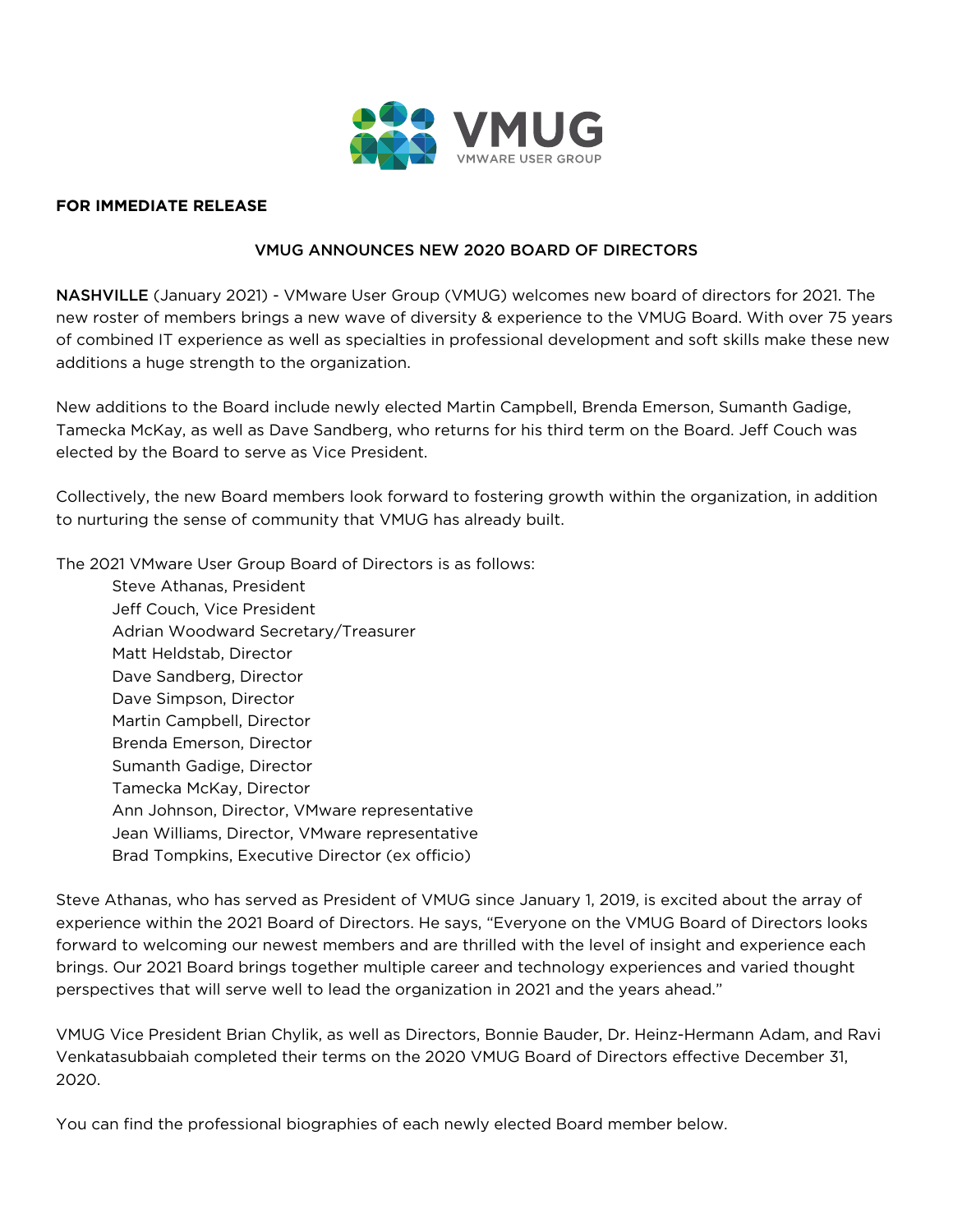







## Martin Campbell | Director

Location: Edinburgh, UK Employer: The University of Edinburgh Title: Virtualisation Lead

As Virtualization Lead, Martin Campbell provides strategic and technical direction for enterprise technologies at The University of Edinburgh. He is experienced in the following virtualization technologies based upon VMware ESXi | NSX | VIO | PKS, external SAN platforms, SAN fabrics, Load Balancers, automation harnesses, and a large estate of Linux servers and services. Martin has been a member of VMUG since 2013.

## Brenda Emerson | Director

Location: Clayton, MO Employer: Carrollton Bank Title: CIO

As CIO for a community bank, Brenda Emerson sets strategic technology direction that aligns with the bank's strategic plan. She is a visionary for technology and a champion for innovation. She oversees the technical and banking application teams. Although new to Carrollton Bank, she is not new to banking. She is a strong VMWare user and a member of VMUG.

# Sumanth Gadige | Director

Location: Bangalore, India Employer: Symphony Retail AI Title: Director – Cloud Services As Director, Cloud Services Sumanth Gadige is responsible for designing, hosting and managing solutions on Cloud. He is experienced in vSphere, vCenter, vRA and NSX along with Open Source and Cloud Technologies. Sumanth is an active member of VMUG and started the VMUG chapter in Bangalore as well as supported the growth in India.

# Tamecka McKay | Director

Location: Sunrise, FL

Employer: Broward County Public Schools

Title: IT Infrastructure Manager

As Enterprise Infrastructure Manager for Broward Country Public Schools, Tamecka McKay serves as Manger for the Enterprise Infrastructure Services Team. Her role includes oversight and management of the virtual farm including 2000+ virtual and physical servers over 4 petabytes of Storage, Disaster Recovery/Business Continuity Services, iSeries Administration, and Database Management for the nation's 6th largest school district supporting 35K employees and 250K students. As a member of VMUG she has been attending VMUG events for over 10 years.